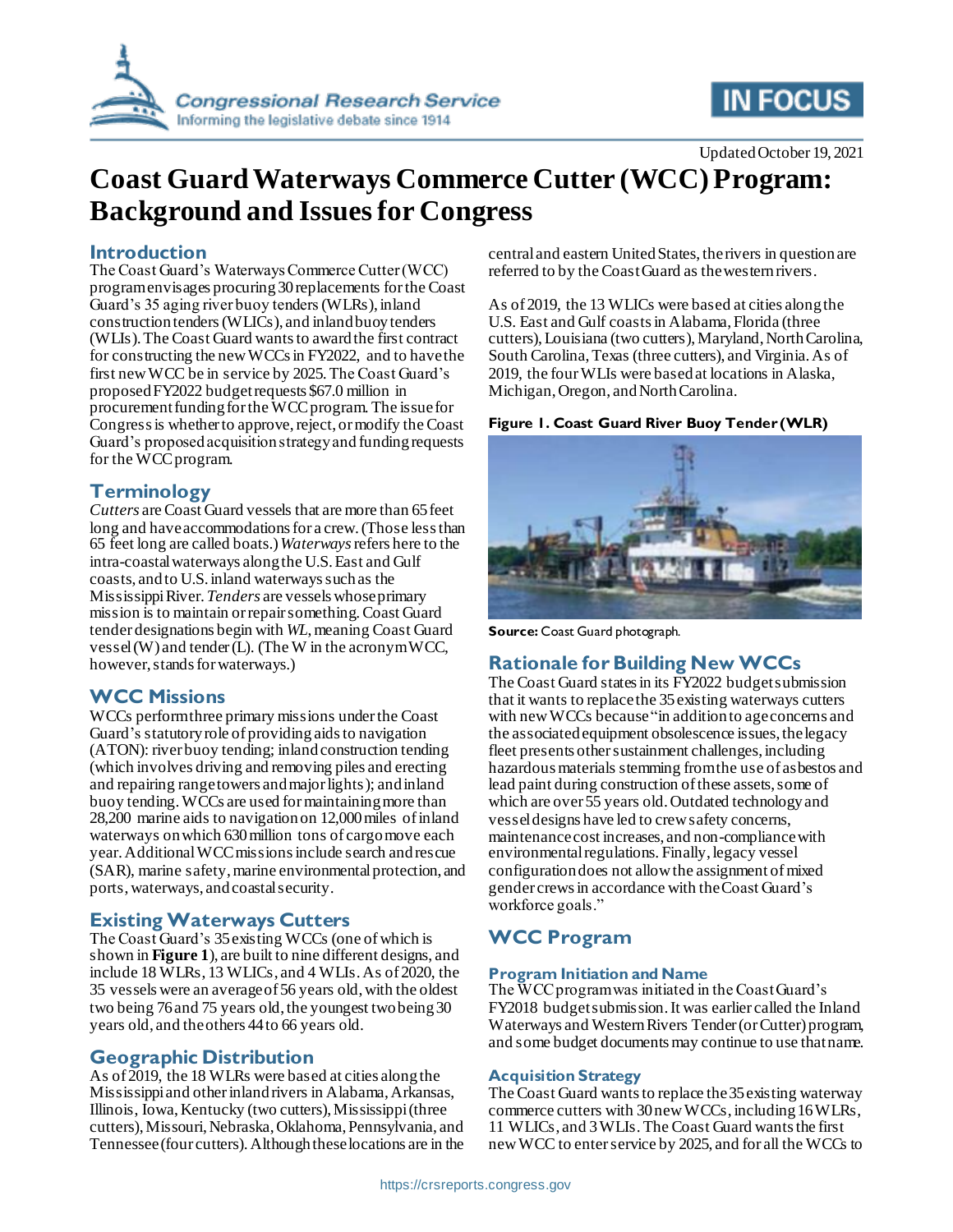be in service by 2030. The Coast Guard states that the WCC program

partnered with the [U.S. Navy's] Naval Sea Systems Command to conduct an independent alternatives analysis to evaluate materiel and nonmateriel solutions to meet mission needs within cost and schedule constraints. Additionally, the WCC Program released nine requests for information to conduct market research and has conducted engineering trade studies and design analysis, including development of indicative designs.

Based on this analysis, the program has determined that three WCC variants will best meet mission needs. All three variants will be monohull ships, meaning self-propelled cutters instead of tug and barge configurations. The river buoy tender and inland construction tender variants will be acquired on one contract; these variants are expected to be common except for hull length, working deck layouts, and deck equipment, including the crane.

The inland buoy tender will be procured separately from the other two variants.…

The WCC Program is working under an accelerated program schedule to reach initial operational capability by 2025…. Full operational capability … is planned for 2030, although this date may change based on Coast Guard capital investment planning.

(U.S. Coast Guard, "Waterways Commerce Cutter," accessed May 12, 2021.)

**[Figure 2](#page-1-0)** and **[Figure 3](#page-1-1)** show notional Coast Guard designs for the WCCs.Vessels of this size can be built by smaller U.S. shipyards. The WLR/WLIC acquisition is to be a small business set-aside. Large businesses could team with a small business for the WLR/WLIC acquisition, but the small business would need to be responsible for at least 51% of the total cost of the contract. The winner of the WLR/WLIC contract would be able to compete for the WLI contract as well.

### <span id="page-1-0"></span>**Figure 2. Coast Guard Notional Designs for WLR, WLIC, and WLI**



**Source:** Coast Guard illustration showing indicative (i.e., notional) designs for the WLR (right), WLIC (middle), and WLI (left).

#### <span id="page-1-1"></span>**Figure 3. Coast Guard Notional Designs for WLR, WLIC, and WLI**



**Source:** Coast Guard illustration showing indicative (i.e., notional) designs for the WLR (top), WLIC (middle), and WLI (bottom).

# **Request for Proposals (RFP)**

On April 30, 2021, the Coast Guard released a request for proposals (RFP) for the design and construction of an estimated 27 WLRs and WLICs, with responses due by July 30, 2021. The RFP is a small business concern set-aside solicitation. The Coast Guard plans to award one Indefinite Delivery Indefinite Quantity (IDIQ) Fixed-Price (FP) with Economic Price Adjustment contract resulting from the solicitation.The Coast Guard anticipates awarding the contract in early 2022.

## **Request for Information (RFI) on Boats for WCCs**

On September 29, 2021, the Coast Guard released a request for information (RFI) for up to 56 boats that are to be carried aboard the WCCs. Responses to the RFI are due by November 1, 2021.

# **FY2022 Funding**

The Coast Guard's proposed FY2022 budget requests \$67.0 million in procurement funding for the WCC program, to be used for, among other things, awardingthe detail design and construction (DD&C) contract for WLR/WLIC (first articles).The House Appropriations Committee, in its report (H.Rept. 117-87 of July 15, 2021) on the FY2022 DHS Appropriations Act (H.R. 4431), and the Senate AppropriationsCommittee, in its explanatory statement for the FY2022 DHS Appropriations Act (S. XXXX), recommend approving the Coast Guard's FY2022 funding request for the WCC program.

**Ronald O'Rourke**, Specialist in Naval Affairs